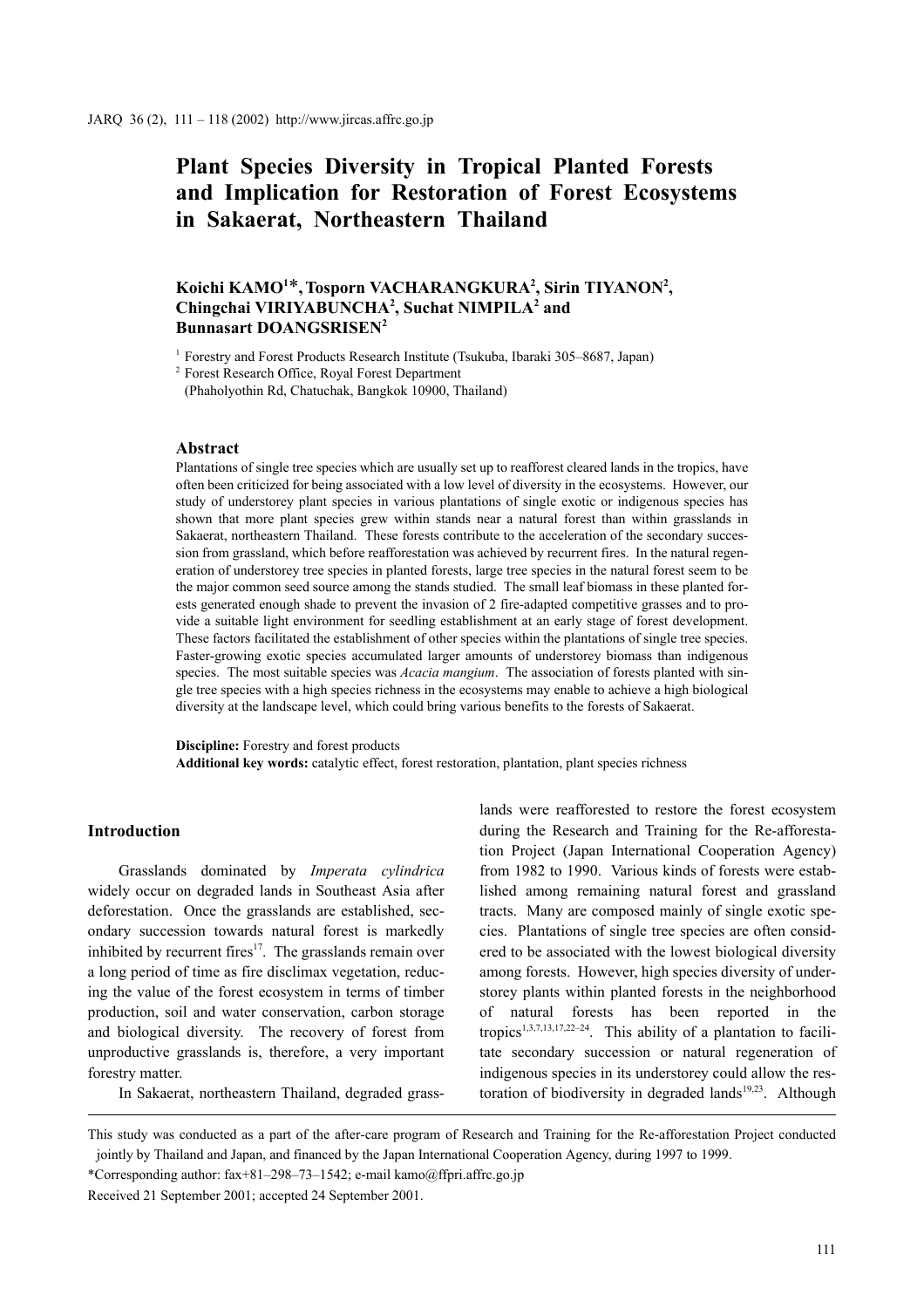these phenomena have been observed widely, understanding of the process and the factors involved in species colonization is limited. The investigation of species colonization within a planted forest would allow the expansion of silvicultural techniques, not only to supply timber and other forest products, but also to enhance the biological diversity of degraded lands.

We evaluated the present status of plant species establishment in various stands composed of single tree species and compared it with that of neighboring grasslands and a natural forest. We also analyzed the factors influencing plant species establishment within the planted forests. We examined the significance of plant species richness within the planted forests for recovering forest ecosystems with high biological diversity in Sakaerat.

## **Materials and methods**

## **Research sites and stands**

The research site was the Sakaerat Field Station (lat. 14°12'N, long. 101°50'E, 610 m above sea level) of the Royal Forest Department, at the southeastern edge of the Khorat Plateau, about 300 km northeast of Bangkok, Thailand. The annual mean temperature and annual rainfall are  $26.3^{\circ}$ C and 1,101 mm. The region is characterized by a tropical monsoon climate with a rainy season from April to October and a dry season from November to April. The soils are Ferric Acrisols<sup>31</sup>. Natural forests covered this area about 50 years ago. However, population pressure and the demand for field crops led to the conversion of the forestst to agricultural land and grasslands on a large scale. Reafforestation of the grassland areas was initiated in 1982 with the planting of various exotic and indigenous tree species, totalling 2,500 ha by 1994. Small tracts of grassland and natural forest remain in the area. For the study, we selected 6 planted forests, 1 natural forest and 2 types of grasslands under similar site conditions. The planted forests were represented by 3 exotic tree species—*Acacia mangium*, *A. auriculiformis* and *Eucalyptus camaldulensis*—native mainly to Australia, and 3 indigenous species—*Xylia kerrii*, *Dalbergia cochinchinensis* and *Pterocarpus macrocarpus*—all components of mixed deciduous forests in Thailand. The study stands were planted in 1986. The canopies of all the stands except for *P. macrocarpus* were closed at the time of the study. All the 6 species are evergreen, although *P. macrocarpus* loses many leaves during several weeks in the dry season. All the stands were located within 500 m of a natural forest. The stands had not been weeded, thinned or otherwise tended. The natural forest was a dry evergreen forest representing the main forest type in mesic areas of the Khorat Plateau<sup>25</sup>. The 2 dominant grassland species studied were *Imperata cylindrica* and *Saccharum spontaneum*. Both are rhizomatous perennials.

| Plot size         | Planting<br>space | No. of<br>trees | Mean<br>DBH <sub>a</sub> | Mean<br>canopy<br>height <sup>a)</sup> |
|-------------------|-------------------|-----------------|--------------------------|----------------------------------------|
| (m <sup>2</sup> ) | (m)               | $(No. ha^{-1})$ | (cm)                     | (m)                                    |
|                   |                   |                 |                          |                                        |
|                   |                   |                 |                          |                                        |
| 575               | $2 \times 3$      | 1,493           | 13.8                     | 22.4                                   |
| 573               | $2 \times 3$      | 955             | 18.6                     | 25.7                                   |
| 575               | $2 \times 3$      | 1,389           | 11.7                     | 22.4                                   |
|                   |                   |                 |                          |                                        |
| 573               | $2 \times 3$      | 1,510           | 10.0                     | 15.4                                   |
| 574               | $2 \times 2$      | 2,257           | 87                       | 12.9                                   |
| 766               | $2 \times 4$      | 1,107           | 10.1                     | 10.3                                   |
|                   |                   |                 |                          |                                        |
| 1,582             |                   | 1,612           | 10.5                     | 28.5                                   |
|                   |                   |                 |                          |                                        |
| 100               |                   |                 |                          | 2.1                                    |
| 200               |                   |                 |                          | 42                                     |
|                   |                   |                 |                          |                                        |

**Table 1. Description of the study plots**

a): The measurements were performed in November 1998.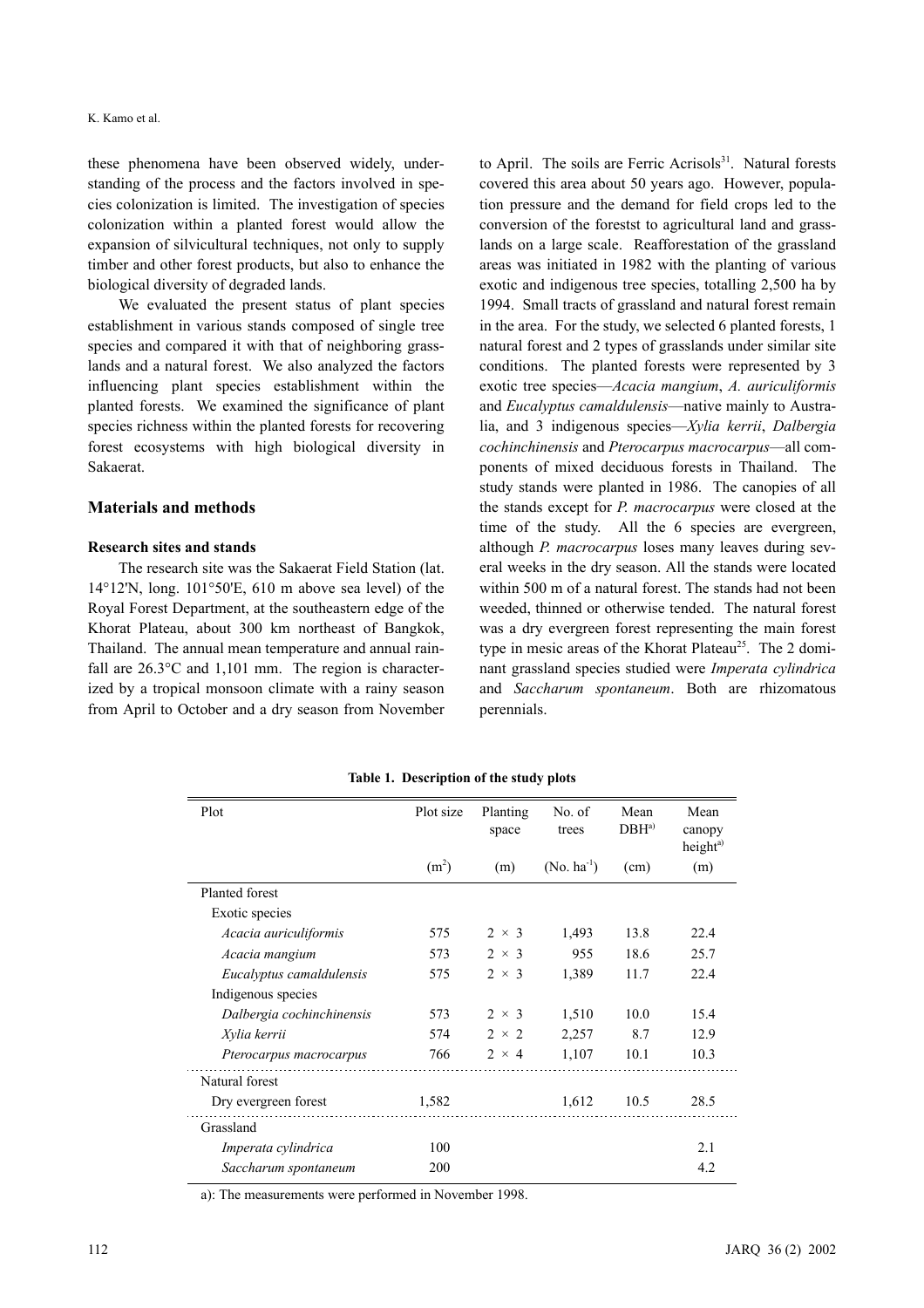#### **Methods of study**

A sample plot was set up in each of the 6 forest stands in May 1998 (12 years after the plantation of the stands) and in the natural forest (Table 1). All the trees in the planted forests and trees with a DBH (diameter at breast height) of 4.5 cm or more in the natural forest were measured for DBH and height in May 1998 and November 1998. Sample trees were cut down in the planted forests, and tree dimensions and weight of the leaves, branches and stems were measured in November 1998 to determine the biomass of the stands. To assess the understorey floral composition, we recorded the names of all the vascular plants established in all the 7 plots. We also identified vascular plant species outside the sample plots within each stand to determine the suitability of the size of each sample plot to estimate the species richness in each stand. To measure the biomass of understorey plants in the planted forests, we set up 12 quadrats,  $1 \text{ m}^2$  in size, outside of the sample plot in each stand. All the plants growing in the quadrat were identified and cut, and the aboveground dry weight was determined separately for the trees, shrubs, herbs and vines.

In the *I. cylindrica* and *S. spontaneum* grasslands, sample plots,  $100$  and  $200$  m<sup>2</sup> in size, respectively, were set up in November 1998. All the vascular plants were identified inside and outside of the sample plots. To estimate the biomass of the grasslands, we set up 6 and 8 quadrats, respectively,  $1 \text{ m}^2$  in size, in the sample plots. All the vascular plants in each quadrat were identified and cut, and the dry weight of the trees, shrubs, herbs and vines was measured.

Relative light intensity was measured with Minolta digital photometers in the forest sample plots in November 1998.



**Fig. 1. Relationship between leaf biomass and relative light intensity**

## **Results**

#### **Stand description**

The growth of the stands varied considerably among the planted forests. The aboveground biomass ranged from 28 to 196 t ha<sup>-1</sup>, being larger in the exotic species stands than in the indigenous species stands. The largest biomass was recorded in the *A. mangium* stand, which is characterized by a high biomass production in tropical plantations<sup>10–12, 26</sup>. The smallest biomass was recorded in the *P. macrocarpus* stand. This small biomass was associated with the widest tree spacing and a smaller biomass increment than that of the other species. The leaf biomass showed a narrower range among the stands than the aboveground biomass, being 2.7 to 5.9 t ha<sup>-1</sup>, except for the *P. macrocarpus* stand, whose canopy was not completely closed. The leaf biomass in these stands was almost the same as that in various fast-growing plantations in the tropics<sup>10–12,26,30</sup>, which have a generally low leaf biomass among the various forests $29$ .

The relative light intensity varied among the study stands from 2.6 to 27.6% under closed canopy and amounted to 30.6% in the *P. macrocarpus* stand. Leaf biomass showed a significant relation to the relative light intensity (Fig. 1). The relative light intensity in tropical forests with a larger leaf biomass  $(7.4 \text{ to } 9.1 \text{ t ha}^{-1})$  than that in our study stands ranged from  $0.5$  to  $1.9\%$ <sup>16,20</sup>. Thus, leaf biomass was considered to be an appropriate indicator of light intensity under the canopy among different forests.

#### **Understorey species richness**

Fig. 2 shows the understorey species richness in each sample plot. The number of understorey plant species in the sample plots reflected well the composition in the planted forests, natural forest and grasslands with a close positive correlation ( $R = 0.93$ ,  $p < 0.01$ ). The number of understorey plant species in the planted forests was larger than that in the grasslands and smaller than that in the natural forest, accounting for 31 to 52% of the understorey species in the natural forest.

The number of understorey plant species in the sample plots in the planted forests ranged from 35 to 59; there was no difference between the exotic and indigenous stands. The *S. spontaneum* grassland exhibited a slightly greater species richness than the *I. cylindrica* grassland.

Trees and vines comprised a large proportion (29 to 40% and 34 to 40%, respectively) of the total plant species. The number of understorey tree species found in the planted forests was 1.5 to 2.8 times as large as that in the *S. spontaneum* grassland and 4.0 to 7.3 times as large as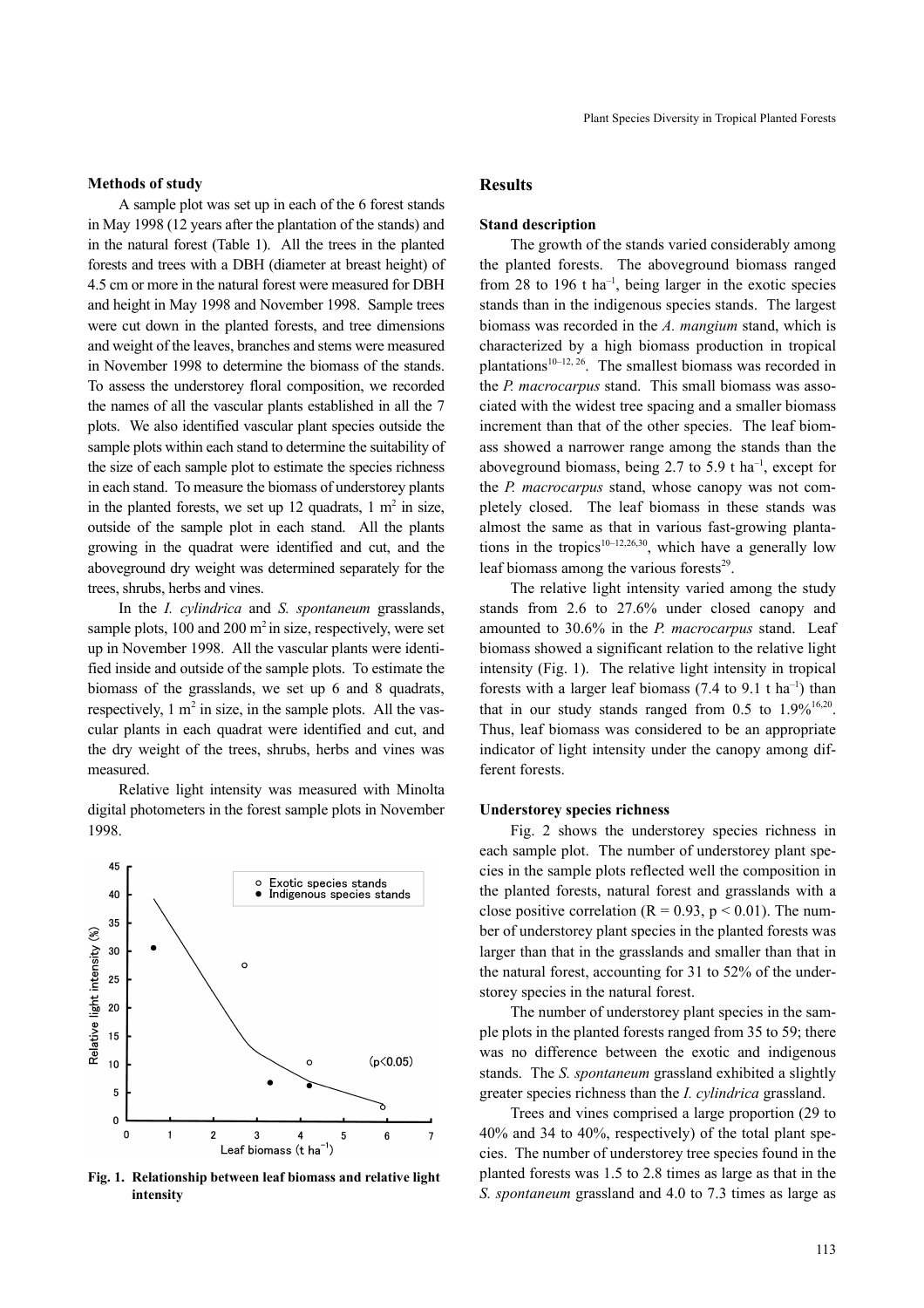

**Fig. 2. Species richness of understorey plants in the study plots** Owing to differences in plot sizes, the numbers of plant species in the plots except for *A*. *auriculiformis* and *E. camaldulensis* were adjusted with a species-area curve for each plot to the plot size of planted forests (575 m<sup>2</sup>).

that in the *I. cylindrica* grassland, or 26 to 48% of that in the natural forest.

No seedlings of the plantation species had become established in the planted forests, except for *Leucaena leucocephala*.

#### **Similarity indexes**

Similarity indexes (Nomura-Simpson's coefficient $14$ ) for all the understorey vascular plant species between the natural forest, the planted forests and the 2 grasslands are shown in Table 2. The degree of similarity was not appreciably high between the plots. The degree of similarity was also not very high among the tree species (Fig. 3).

The mean similarity index of the understorey tree species was calculated for all the tree species found in the planted forests, and large tree species (DBH  $\geq 10$  cm) and small tree species (DBH  $\leq$  10 cm) in the sample plot of the natural forest (Fig. 3). The similarity index for large tree species in the natural forest was significantly higher



**Fig. 3. Mean similarity index between the planted forests for understorey tree species**

| Site | Aa   | Am   | Ec   | Dc   | Xk   | Pm   | Ic   | <b>Ss</b> |
|------|------|------|------|------|------|------|------|-----------|
| Am   | 0.54 |      |      |      |      |      |      |           |
| Ec   | 0.58 | 0.41 |      |      |      |      |      |           |
| Dc   | 0.44 | 0.58 | 0.48 |      |      |      |      |           |
| Xk   | 0.55 | 0.49 | 0.44 | 0.59 |      |      |      |           |
| Pm   | 0.46 | 0.51 | 0.45 | 0.57 | 0.52 |      |      |           |
| Ic   | 0.71 | 0.54 | 0.63 | 0.67 | 0.58 | 0.50 |      |           |
| Ss   | 0.53 | 0.56 | 0.35 | 0.65 | 0.53 | 0.47 | 0.38 |           |
| DEF  | 0.42 | 0.45 | 0.42 | 0.57 | 0.50 | 0.46 | 0.54 | 0.56      |
|      |      |      |      |      |      |      |      |           |

**Table 2. Similarity index between the study plots for all the plant species** 

Aa: *A. auriculiformis* stand, Am: *A. mangium* stand, Ec: *E. camaldulensis* stand, Dc: *D. cochinchinensis* stand*,* Xk: *X. kerrii* stand, Pm: *P. macrocarpus* stand, Ic: *I. cylindrica* grassland, Ss: *S. spontaneum* grassland, DEF: dry evergreen forest.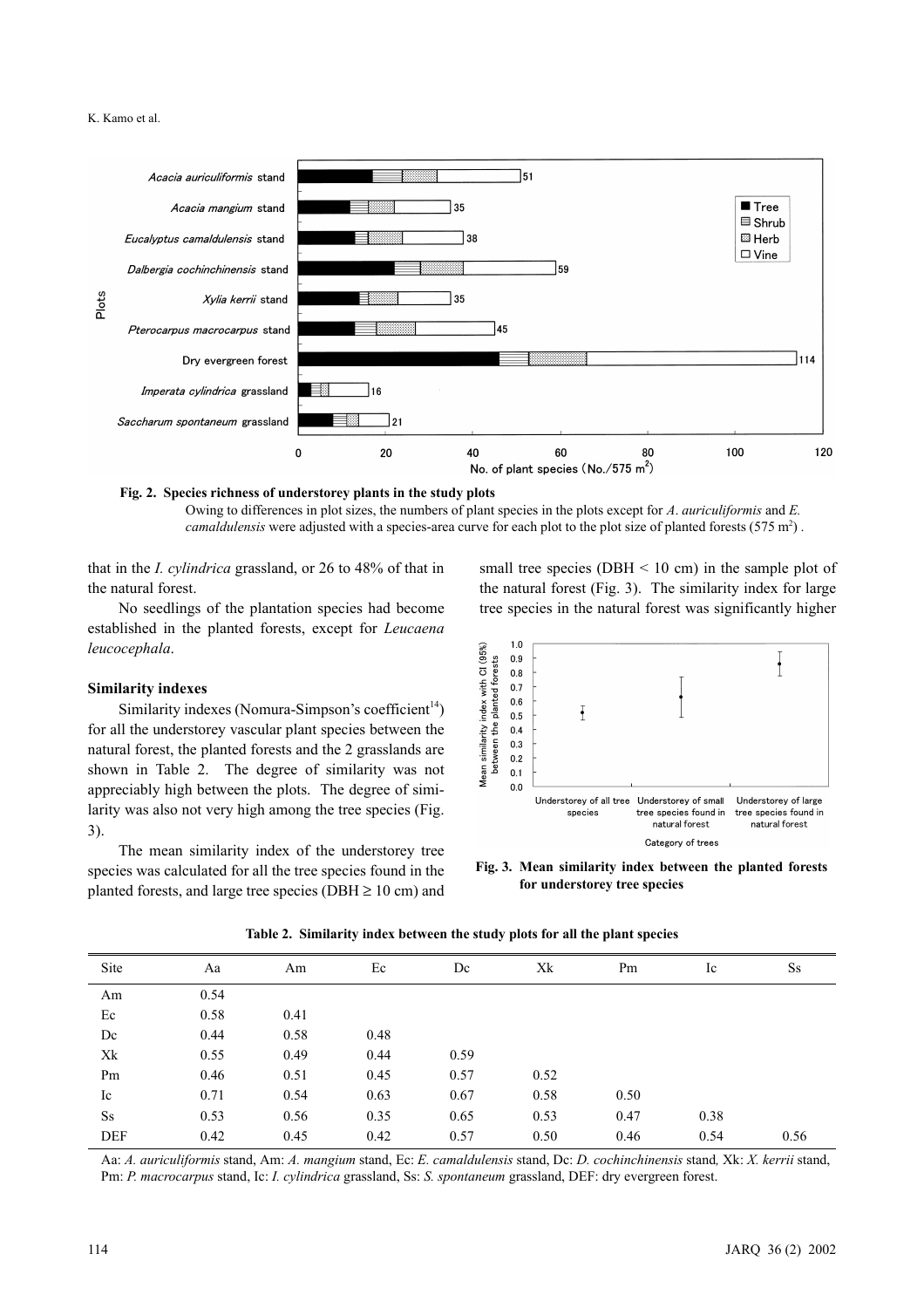Plant Species Diversity in Tropical Planted Forests



**Fig. 4. Biomass of understorey plant species in the study plots**

than that for the small tree species in the natural forest and for all the tree species within the planted forests.

## **Understorey biomass**

The biomass of the understorey plant species in the planted forests was smaller than that of the grasslands (Fig. 4). No *I. cylindrica* or *S. spontaneum* grasses grew in the sample plots of the planted forests, although a few were found outside the sample plots. Among the planted forests, the total biomass of the understorey plant species was largest in the *P. macrocarpus* stand. However, a large proportion of biomass was occupied by shrubs and herbs, presumably because of the higher relative light intensity (30.6%) in this stand than in the other stands. Yet even in this light environment, *I. cylindrica* and *S. spontaneum* did not become established in the sample plots, indicating the strong shade intolerance of these 2 grasses.

# **Stand parameters and understorey plant species richness and biomass**

The correlations between the stand parameters, and the species richness and the biomass of the understorey and tree species among the planted forests, are shown in Table 3. None of the stand parameters showed a significant correlation with the species richness of the understorey plant species. On the other hand, the tree density exhibited a significant negative correlation with the biomass of all the understorey plant species. A significant positive correlation was found between the biomass of the understorey tree species and the parameters related to the stand growth performance (mean height, basal area,

**Table 3. Correlation analysis between various stand parameters of planted forests and species richness and biomass of understorey plant species and tree species**

| Dependent variables          | Stand parameters                   |                       |                                  |                                     |                                                      |                                       |  |
|------------------------------|------------------------------------|-----------------------|----------------------------------|-------------------------------------|------------------------------------------------------|---------------------------------------|--|
| (Category of plant)          | Tree<br>density<br>$(No, ha^{-1})$ | Mean<br>height<br>(m) | Basal<br>area<br>$(m^2 ha^{-1})$ | Leaf<br>biomass<br>$(t \, ha^{-1})$ | Above-<br>ground<br>biomass<br>$(t \text{ ha}^{-1})$ | Relative<br>light<br>intensity<br>(%) |  |
| Understorey species richness |                                    |                       |                                  |                                     |                                                      |                                       |  |
| Tree species                 | ns                                 | ns                    | ns                               | ns                                  | ns                                                   | ns                                    |  |
| All the plant species        | ns                                 | ns                    | ns                               | ns                                  | ns                                                   | ns                                    |  |
| Understorey biomass          |                                    |                       |                                  |                                     |                                                      |                                       |  |
| Tree species                 | ns                                 | positive*             | positive*                        | ns                                  | positive*                                            | ns                                    |  |
| All the plant species        | negative**                         | ns                    | ns                               | ns                                  | ns                                                   | ns                                    |  |

ns: Not significant, \* Significant at 5 % level, \*\* Significant at 1% level.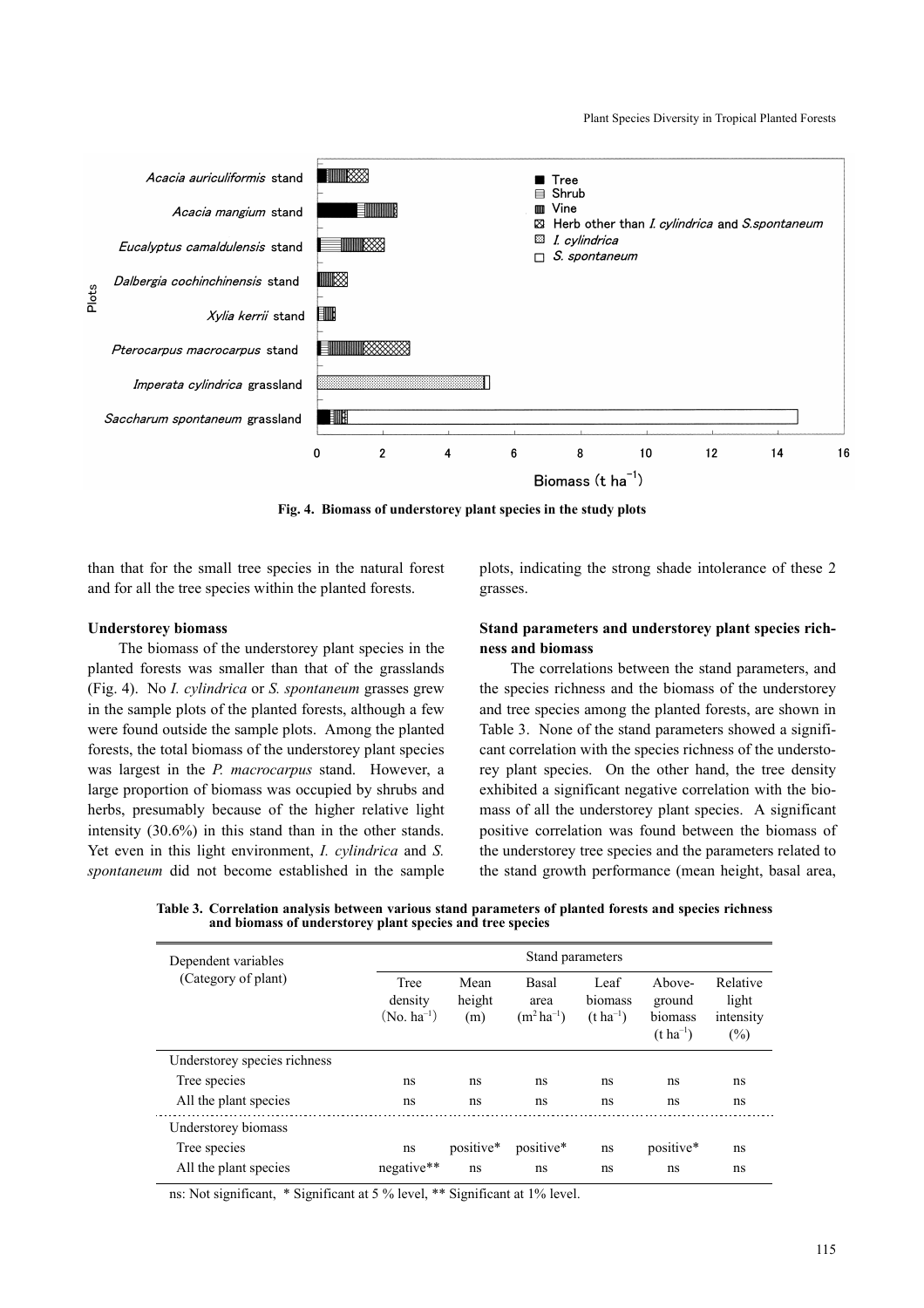#### K. Kamo et al.

aboveground biomass), but there was no significant correlation between the biomass of all the understorey plant species or understorey tree species and leaf biomass or relative light intensity.

## **Discussion**

Plantations of single tree species are usually set up for reafforestation in the tropics. However, single species plantations have often been criticized for being associated with a low level of diversity in the ecosystems. The results of this study indicate that many plant species, including tree seedlings, became established in the planted forests with single tree species in the neighborhood of a natural forest. It is noteworthy that relatively many plant species became established in the *E. camaldulensis* stand, although eucalypts are often considered to have very few plant species on their forest floor, which is a cause for concern in eucalypt plantations<sup>4</sup>.

In Sakaerat, before the plantations were established, fire occurred frequently in the *I. cylindrica* and *S. spontaneum* grasslands, mainly in the dry season, hampering the initiation of secondary succession to natural forest. After the forest stands were established, the fire frequency decreased markedly (personal communication, Thaingam). We found that *I. cylindrica* and *S. spontaneum* had almost disappeared under the canopy of the planted forests, owing to their strong shade intolerance. Thus, the disappearance of the 2 grasses within the stands was a major cause of the reduction of fires after stand establishment.

In the reversion of *I. cylindrica* and *S. spontaneum* grasslands to natural forest, the planted forests at the research site appeared to play a significant role in accelerating secondary succession. Fire had not been recorded in the *S. spontaneum* grassland at the site for more than 10 years, while the *I. cylindrica* grassland had often been burned. The tree species richness was slightly higher in the *S. spontaneum* grassland than in the *I. cylindrica* grassland (Fig. 2). In some parts of the grassland where *S. spontaneum* had died, tree species began to invade. These observations imply that preventing fire should initiate secondary succession. The planted forests contained more plant species, including tree seedlings, than the *S. spontaneum* grassland, which in turn contained more species than the *I. cylindrica* grassland (Fig. 2). These facts imply that the plantations at the research site facilitated the establishment of various plant species, and consequently promoted secondary succession.

One of the major factors that affect the abundant colonization of tree species in a planted forest is the proximity to a natural forest, i.e. seed source<sup>18, 24</sup>. The planted forests we studied were located near a natural forest with a high species diversity (Kamo et al*.,* unpublished data). This might be one of the factors that contributed to the abundance of tree species within the planted forests.

Analysis of similarity indexes (Table 2) showed that the species composition differed between the study stands to more or less extent and that there were relatively few common species. However, among the large tree species (canopy tree species) in the natural forest that became established in the planted forests, common species tended to prevail (Fig. 3). This shows that the seedlings of large tree species in a natural forest can become widely established in plantations. The larger and most commonly established tree species included *Xerospermum intermedium*, *Melia azedarach*, *Hopea ferrea*, *Vitex pinnata* and *Shorea henryana*, a major canopy dominant in the natural forest in Sakaerat. In the process of natural regeneration, animals play an important role in seed dispersal in the tropics $8,33$ . In this connection, birds might perch on the overstorey trees 6,33 of the planted forests and disperse seeds.

Many plant species, including tree seedlings, became established within the planted forests (Fig. 2), while almost no *I. cylindrica* or *S. spontaneum* grew (Fig. 4). The relative light intensity in the planted forests ranged from around 3 to 30%. The small leaf biomass of the stands caused this low degree of shade (Fig. 1). However, such a light environment was sufficient to allow seedling establishment while shading out the 2 grasses.

 $W$ att<sup>32</sup> has recognized 4 characteristic phases after disturbance in a plant community: regenerative phase, building phase, mature phase and degenerative phase. In the building phase, or the stem exclusion stage in Oliver and Larson's stand development model<sup>21</sup>, the colonization of understorey species was markedly inhibited by the intense competition associated with vigorous growth of the stand. Thereafter, understorey species became gradually established<sup>5</sup>. In vigorously growing evergreen forests with a large leaf biomass, the forest floor often lacks undergrowth<sup>5,27</sup> for a relatively long period of time after canopy closure. The relative light intensity then is extremely low, often less than 1%. Stand leaf biomass increased as the stand aged and reached a maximum value at the time of vigorous growth after canopy closure, and thereafter decreased to reach a constant level<sup>15</sup>. The period of large leaf biomass would correspond to that of vigorous growth of the stand<sup>15</sup>, i.e. the building or stem exclusion stage. The intervention of the building or stem exclusion stage during stand development would cause the initiation of the much-delayed natural regeneration within these stands. Many late successional tree species had become established at the late stage of forest devel-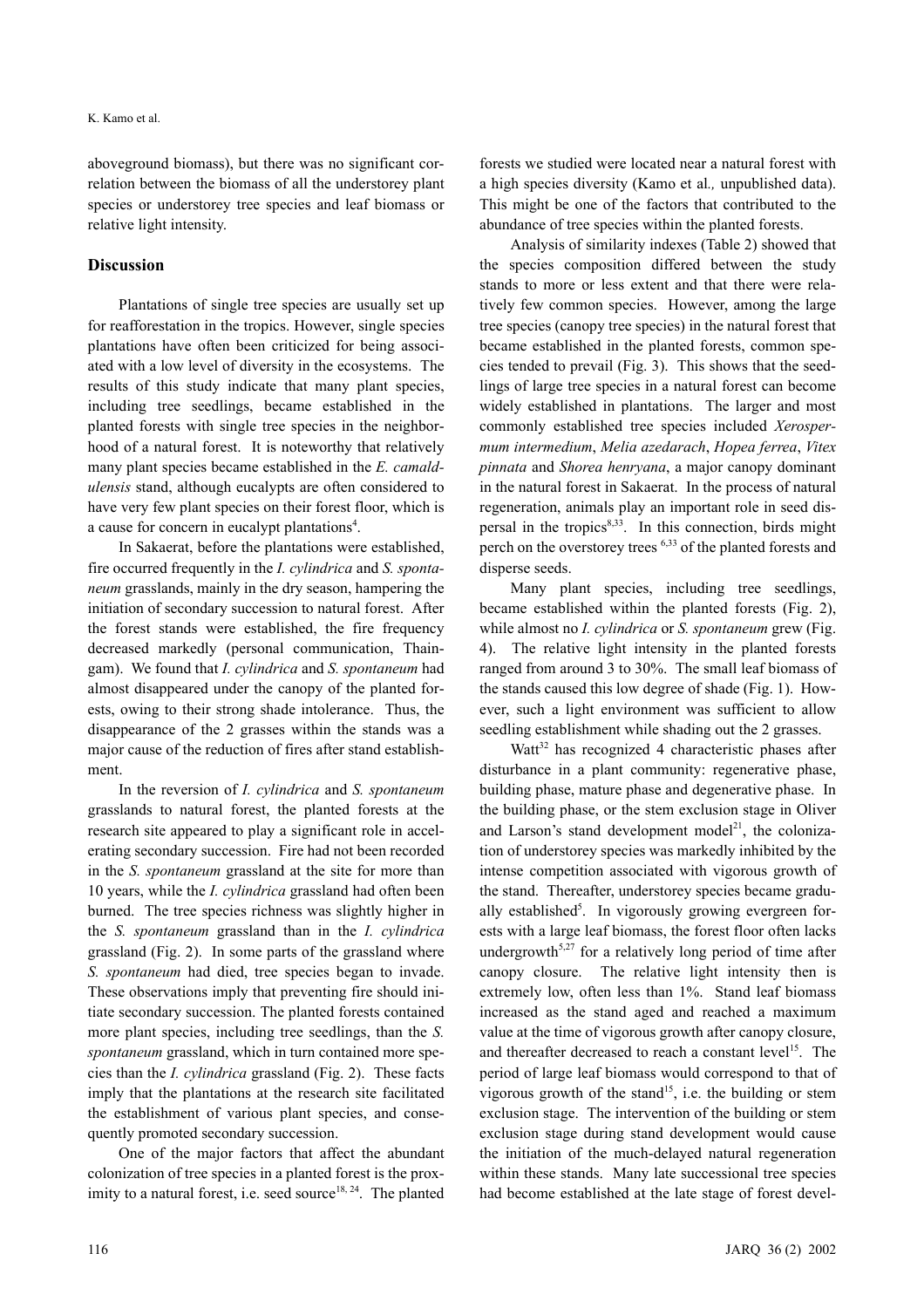opment in *Cryptomeria japonica* stands, suggesting that a 60-year rotation would not be sufficient to develop a high species diversity in the stands<sup>9</sup>. In a sitka spruce—western hemlock forest in Alaska, during the first 70 to 80 years of 100-year rotations, the forest floor accumulated little understorey<sup>2</sup>. The leaf biomass of these evergreen forests<sup>29</sup> would be much larger than that of the stands we studied. In contrast, the seedlings of the tree species in our study stands would have begun to colonize the forest floor at an early stage of stand development, since the 12 year-old plantations already had many seedlings. This might be ascribed to the small leaf biomass in the stands. The leaf biomass remained low even during the period of largest biomass production at an early stage of forest development in a tropical stand of fast-growing tree species with a small leaf biomass<sup>12</sup>. The peak of leaf biomass tended to be less conspicuous, remaining low in stands with a small leaf biomass during forest development<sup>28</sup>. This temporal leaf dynamics may obscure the building or stem exclusion stage in the stand, with the small leaf biomass allowing seedling establishment early in the forest development and promoting an earlier build-up of tree seedlings in these stands than in the stands with a larger leaf biomass. Thus, fast-growing tree species with a small leaf biomass would act as a better catalyst than tree species with a large leaf biomass.

Stands of both exotic and indigenous species contained approximately the same number of plant species and tree species (Fig. 2). This suggests that both types of stands may allow similar plant species establishment in the understorey, although their stand biomass and growth performance differed. On the other hand, exotic species stands were superior to indigenous species stands for the accumulation of biomass of the understorey tree species (Fig. 4). The biomass of the understorey tree species showed a positive correlation with the stand parameters related to biomass and growth performance of the stands (Table 3). This indicates that the faster-growing tree species are likely to accumulate a larger biomass of understorey tree species. The growth of the understorey is influenced by various factors, including competition for light and nutrients, pattern of tree regeneration, soil and microclimatic effects and past stand conditions (disturbance)<sup>2</sup>. It remains to be determined which factors were most important in our study stands. However, one explanation associated with the better growth of the stands that favored the accumulation of understorey might be earlier canopy closure in the stands of the faster-growing tree species. Canopy closure would shade out the 2 grasses and vines and herbs (Fig. 4), allowing the establishment and growth of seedlings on the forest floor. Among the planted forests, the largest understorey biomass accumulator was found to be *A. mangium*. This species was also reported to be a promising tree species in degraded grasslands in Indonesia<sup>17</sup>. *A. mangium* displayed a very low sprouting capacity and a relatively narrow crown in Sakaerat (Kamo et al., unpublished data). These traits are likely to free regenerating seedlings from competition and allow them to escape with lighter damage after the stand is thinned or cut during the process of stand conversion. These species characteristics would also make *A. mangium* a superior catalyst.

Leaving stands untended after establishment may facilitate the establishment of indigenous tree species within planted forests $23$ . This was the case in Sakaerat. However, vines should still be cut: we observed abundant vines (Figs. 2, 4) that were damaging the stands.

Traditionally, foresters tend to consider tree plantations as a renewable resource for producing timber and cellulose. Using a plantation to catalyze the natural regeneration of tree species is a very different concept from the traditional approach. However, the 2 practices should not be alternative but complementary for creating a forest ecosystem with high biological diversity. Various understorey tree species arising in stands with single tree species could be used to achieve high biological diversity at the landscape level by creating various types of forests—such as human-induced natural forest, mixed indigenous stands and mixed exotic and indigenous stands—through various silvicultural treatments, while stands with single tree species could be managed for traditional timber and cellulose production at the same time. High biological diversity at the landscape level could bring about many benefits from forests, including wood production, water and environmental conservation, carbon stocking, education and scenic recreation. To achieve this objective, it is essential to retain some natural forests in the reafforestation areas, avoiding largescale clear-cutting.

#### **References**

- 1. Aide, T. M. et al. (1995): Forest recovery in abandoned tropical pastures in Puerto Rico. *For. Ecol. Manage*., **77**, 77–86.
- 2. Alaback, P. B. (1982): Dynamics of understory biomass in sitka spruce — western hemlock forests of southeast Alaska. *Ecology*, **63**, 1932–1948.
- 3. Bruenig, E. F. (1996): Conservation and management of tropical rainforests; an integrated approach to sustainability. CABI Publishing, Wallingford, Oxford, pp.339.
- 4. Calder, I. R., Hall, R. L. & Adlard, P. G. (eds.). (1992): Growth and water use of forest plantations. John Wiley & Sons, Chichester, pp.381.
- 5. Cousens, J. (1974): An Introduction to Woodland Ecology. Oliver and Boyd, Edinburgh, pp.151.